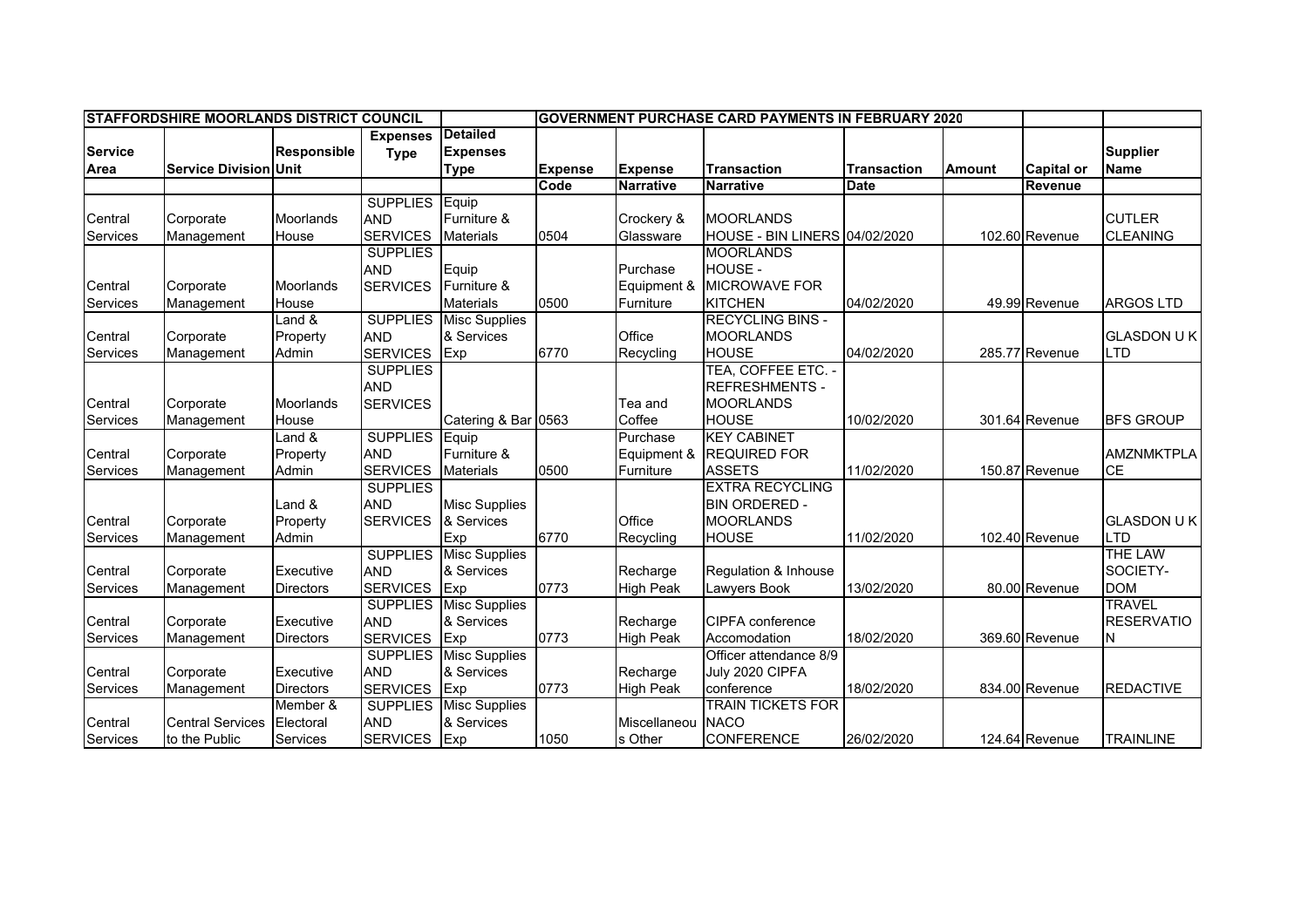| Cultural and<br>Related                         | Recreation and          | Leisure                                                     | <b>SUPPLIES</b><br><b>AND</b><br><b>SERVICES</b> | <b>Misc Supplies</b><br>& Services        |      |                                      | Miscellaneou WALKING/SAFETY                                                                                  |            |                |                                              |
|-------------------------------------------------|-------------------------|-------------------------------------------------------------|--------------------------------------------------|-------------------------------------------|------|--------------------------------------|--------------------------------------------------------------------------------------------------------------|------------|----------------|----------------------------------------------|
| Services                                        | Sport                   | Development                                                 |                                                  | Exp                                       | 1050 | s Other                              | <b>BOOTS</b>                                                                                                 | 18/02/2020 | 55.00 Revenue  | <b>MILLETS</b>                               |
| Environment<br>al and<br>Regulatory<br>Services | Community<br>Safety     | Community<br>Safety &<br>Enforcement<br>Administratio<br>n. | <b>SUPPLIES</b><br><b>AND</b><br><b>SERVICES</b> | <b>Misc Supplies</b><br>& Services<br>Exp | 1229 | Postages                             | 100 X 1ST CLASS<br><b>STAMPS FOR</b><br><b>COMMUNITY</b><br>SERVICES SECTION 10/02/2020                      |            | 70.00 Revenue  | THE POST<br><b>OFFICE</b>                    |
| Environment<br>al and<br>Regulatory<br>Services | Community<br>Safety     | Community<br>Safety &<br>Enforcement<br>Administratio       | <b>SUPPLIES</b><br><b>AND</b><br><b>SERVICES</b> | <b>Misc Supplies</b><br>& Services<br>Exp | 1229 | Postages                             | 100 X 1ST CLASS<br><b>STAMPS FOR</b><br><b>EXECUTIVE</b><br><b>DIRECTOR'S</b><br>(PEOPLE) P.A.               | 19/02/2020 | 70.00 Revenue  | THE POST<br><b>OFFICE</b>                    |
| Central<br>Services                             | Corporate<br>Management | Corporate<br>Policy                                         | <b>SUPPLIES</b><br><b>AND</b><br><b>SERVICES</b> | Equip<br>Furniture &<br><b>Materials</b>  | 0501 | Equipment<br>Repair &<br>Maintenance | <b>SPLIT - SPECIALIST</b><br>CHAIR FOR an<br>employee IN<br>FINANCE (50%)                                    | 05/02/2020 | 71.00 Revenue  | WWW.OFFICE<br><b>FURNITUREO</b><br><b>NL</b> |
| Central<br>Services                             | Corporate<br>Management | Corporate<br>Policy                                         | <b>SUPPLIES</b><br><b>AND</b><br><b>SERVICES</b> | <b>Misc Supplies</b><br>& Services<br>Exp | 0773 | Recharge<br>High Peak                | <b>SPLIT - SPECIALIST</b><br>CHAIR FOR an<br>employee IN<br><b>FINANCE (50%)</b>                             | 05/02/2020 | 71.00 Revenue  | WWW.OFFICE<br><b>FURNITUREO</b><br><b>NL</b> |
| Central<br>Services                             | Corporate<br>Management | Corporate<br>Policy                                         | <b>SUPPLIES</b><br><b>AND</b><br><b>SERVICES</b> | <b>Misc Supplies</b><br>& Services<br>Exp | 0773 | Recharge<br><b>High Peak</b>         | <b>SPLIT - NUMBER</b><br><b>SLIDE KEYBOARD.</b><br><b>MOUSE MAT,</b><br><b>MOUSE &amp;</b><br>KEYBOARD (50%) | 11/02/2020 | 105.53 Revenue | <b>POSTURITE</b><br>LTD                      |
| Central<br>Services                             | Corporate<br>Management | Corporate<br>Policy                                         | <b>SUPPLIES</b><br><b>AND</b><br><b>SERVICES</b> | Equip<br>Furniture &<br><b>Materials</b>  | 0501 | Equipment<br>Repair &<br>Maintenance | <b>SPLIT - NUMBER</b><br>SLIDE KEYBOARD,<br><b>MOUSE MAT.</b><br><b>MOUSE &amp;</b><br>KEYBOARD (50%)        | 11/02/2020 | 105.53 Revenue | <b>POSTURITE</b><br><b>LTD</b>               |
| Central                                         | Corporate               | Financial                                                   | <b>SUPPLIES</b><br><b>AND</b><br><b>SERVICES</b> | <b>Misc Supplies</b><br>& Services        |      | Recharge                             | SPLIT - 3 employees<br><b>BIRMINGHAM</b><br>26/02/2020<br>(1400/0483) CLOSE<br>OF ACCOUNTS                   |            |                |                                              |
| Services                                        | Management              | Services                                                    |                                                  | Exp                                       | 0773 | <b>High Peak</b>                     | WORKSHOP (50%)                                                                                               | 11/02/2020 | 48.65 Revenue  | <b>TRAINLINE</b>                             |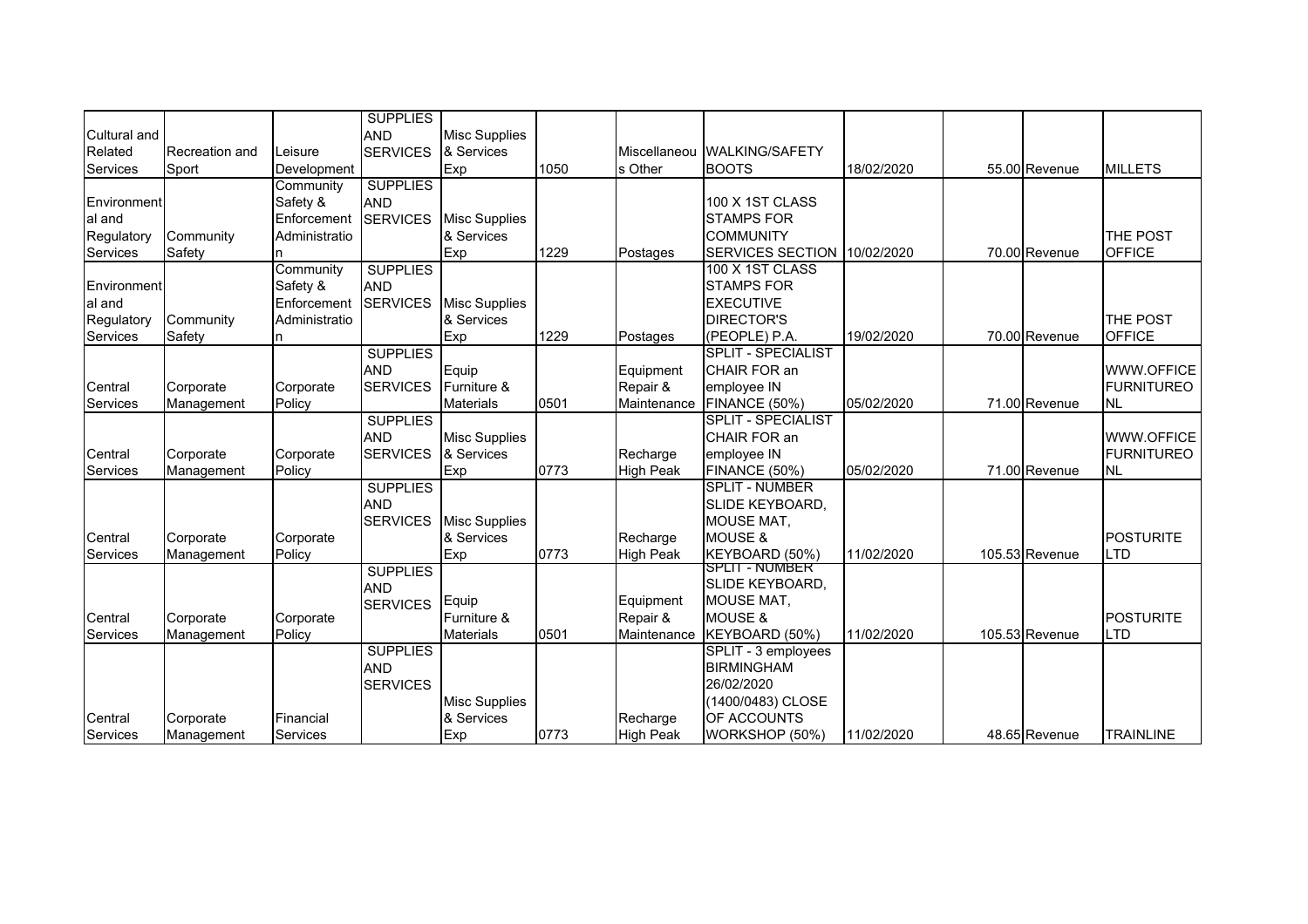|                            |                         |                       | <b>TRANSPOR</b>     |                      |      |                                   | SPLIT - 3 employees<br><b>BIRMINGHAM</b>    |            |                |                    |
|----------------------------|-------------------------|-----------------------|---------------------|----------------------|------|-----------------------------------|---------------------------------------------|------------|----------------|--------------------|
|                            |                         |                       |                     |                      |      |                                   | 26/02/2020                                  |            |                |                    |
|                            |                         |                       |                     |                      |      |                                   | (1400/0483) CLOSE                           |            |                |                    |
| Central<br><b>Services</b> | Corporate<br>Management | Financial<br>Services |                     | Car<br>Allowances    | 0483 | <b>Other Travel</b><br>Allowances | OF ACCOUNTS<br>WORKSHOP (50%)               | 11/02/2020 | 48.65 Revenue  | <b>TRAINLINE</b>   |
| Environment                |                         |                       | <b>SUPPLIES</b>     |                      |      |                                   |                                             |            |                |                    |
| al and                     |                         |                       | <b>AND</b>          | Equip                |      | Purchase                          |                                             |            |                | <b>STAFFORDSH</b>  |
| Regulatory                 | Environmental           | Atmospheric           | <b>SERVICES</b>     | Furniture &          |      | Equipment &                       |                                             |            |                | <b>IRE COUNTY</b>  |
| Services                   | Health                  | Pollution             |                     | <b>Materials</b>     | 0500 | Furniture                         | <b>COURT ORDER</b>                          | 14/02/2020 | 12.50 Revenue  | С                  |
|                            |                         |                       | <b>SUPPLIES</b>     |                      |      |                                   |                                             |            |                |                    |
| Environment                |                         |                       | <b>AND</b>          |                      |      |                                   | PAYMENT FOR an                              |            |                |                    |
| al and                     |                         |                       | <b>SERVICES</b>     | <b>Misc Supplies</b> |      |                                   | employee AS IT IS                           |            |                |                    |
| Regulatory                 | Environmental           |                       |                     | & Services           |      | Recharge                          | <b>NEEDED ASAP</b>                          |            |                |                    |
| <b>Services</b>            | <b>Health</b>           | Licensing             |                     | Exp                  | 0773 | <b>High Peak</b>                  | 17400920                                    | 14/02/2020 | 300.00 Revenue | <b>INST OF LIC</b> |
|                            |                         |                       |                     |                      |      |                                   | 2 employees TRAVEL                          |            |                |                    |
|                            |                         |                       | <b>EMPLOYEE</b>     |                      |      |                                   | FROM STOKE ON                               |            |                |                    |
|                            |                         |                       | S                   |                      |      |                                   | <b>TRENT TO</b>                             |            |                |                    |
| Central                    | <b>Central Services</b> | Register of           |                     | Indirect             |      |                                   | <b>REDDITCH FOR</b><br><b>CANVAS REFORM</b> |            |                |                    |
| Services                   | to the Public           | Electors              |                     | employee<br>expenses | 0050 | <b>Staff Training TRAINING</b>    |                                             | 20/02/2020 | 62.70 Revenue  | <b>TRAINLINE</b>   |
|                            |                         |                       | <b>SUPPLIES</b>     | Equip                |      | Equipment                         |                                             |            |                | <b>WWW.OFFICE</b>  |
| Central                    | Corporate               | Corporate             | <b>AND</b>          | Furniture &          |      | Repair &                          | <b>SPLIT - CHAIR FOR</b>                    |            |                | <b>FURNITUREO</b>  |
| Services                   | Management              | Policy                | <b>SERVICES</b>     | <b>Materials</b>     | 0501 | Maintenance                       | <b>FINANCE (50%)</b>                        | 20/02/2020 | 85.20 Revenue  | <b>NL</b>          |
|                            |                         |                       | <b>SUPPLIES</b>     | <b>Misc Supplies</b> |      |                                   | <b>SPLIT - CHAIR FOR</b>                    |            |                | <b>WWW.OFFICE</b>  |
| Central                    | Corporate               | Corporate             | <b>AND</b>          | & Services           |      | Recharge                          | <b>EMILY IN FINANCE</b>                     |            |                | <b>FURNITUREO</b>  |
| Services                   | Management              | Policy                | <b>SERVICES</b>     | Exp                  | 0773 | <b>High Peak</b>                  | (50%)                                       | 20/02/2020 | 85.20 Revenue  | <b>NL</b>          |
|                            |                         |                       |                     |                      |      |                                   | <b>CLLR TO TRAVEL</b>                       |            |                |                    |
|                            |                         |                       |                     |                      |      |                                   | <b>FROM SOT TO</b>                          |            |                |                    |
|                            |                         |                       |                     |                      |      |                                   | <b>LONDON RTN</b><br>25/02/2020 TO          |            |                |                    |
|                            |                         | Member &              |                     |                      |      | <b>Members</b>                    | <b>ATTEND AN</b>                            |            |                |                    |
| Central                    | <b>Central Services</b> | Electoral             | <b>TRANSPOR</b> Car |                      |      | <b>Travel Allow-</b>              | <b>ENVIRONMENTAL</b>                        |            |                |                    |
| Services                   | to the Public           | Services              |                     | Allowances           | 0482 | General                           | <b>SEMINAR</b>                              | 21/02/2020 | 55.55 Revenue  | <b>TRAINLINE</b>   |
| Cultural and               |                         | Communities           |                     |                      |      |                                   |                                             |            |                |                    |
| Related                    | Community               | and Cultural          | <b>TRANSPORICar</b> |                      |      | Other Travel                      | <b>ISPLIT - MISSED A</b>                    |            |                |                    |
| Services                   | Development             | Admin                 |                     | Allowances           | 0483 | Allowances                        | <b>TRAIN (50%)</b>                          | 25/02/2020 | -9.15 Revenue  | <b>TRAINLINE</b>   |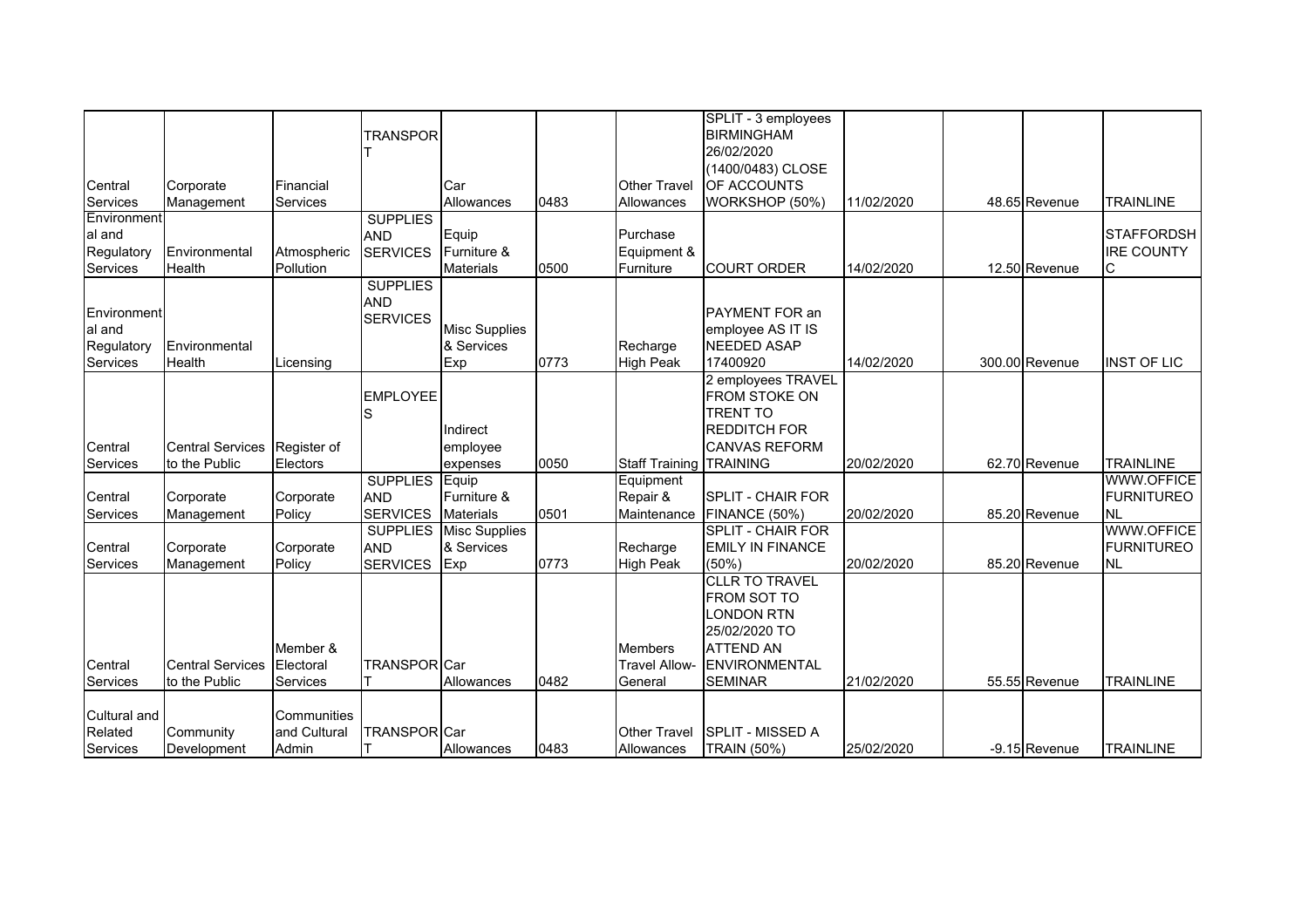| Cultural and<br>Related | Community               | Communities<br>and Cultural | <b>SUPPLIES</b><br><b>AND</b> | <b>Misc Supplies</b><br>& Services |      | Recharge         | <b>SPLIT - MISSED A</b>  |            |               |                     |
|-------------------------|-------------------------|-----------------------------|-------------------------------|------------------------------------|------|------------------|--------------------------|------------|---------------|---------------------|
| Services                | Development             | Admin                       | <b>SERVICES</b>               | Exp                                | 0773 | <b>High Peak</b> | <b>TRAIN (50%)</b>       | 25/02/2020 | -9.15 Revenue | <b>TRAINLINE</b>    |
|                         |                         |                             |                               |                                    |      |                  | SPLIT - an employee      |            |               |                     |
| Cultural and            |                         | Communities                 |                               |                                    |      |                  | <b>STALT TO NOTTS</b>    |            |               |                     |
| Related                 | Community               | and Cultural                | <b>TRANSPORICar</b>           |                                    |      | Other Travel     | RTN 03/03/2020           |            |               |                     |
| Services                | Development             | Admin                       |                               | Allowances                         | 0483 | Allowances       | (50%)                    | 28/02/2020 | 30.25 Revenue | <b>TRAINLINE</b>    |
|                         |                         |                             |                               |                                    |      |                  | SPLIT - an employee      |            |               |                     |
| Cultural and            |                         | Communities                 | <b>SUPPLIES</b>               | <b>Misc Supplies</b>               |      |                  | <b>STALT TO NOTTS</b>    |            |               |                     |
| Related                 | Community               | and Cultural                | <b>AND</b>                    | & Services                         |      | Recharge         | RTN 03/03/2020           |            |               |                     |
| Services                | Development             | Admin                       | <b>SERVICES</b>               | Exp                                | 0773 | <b>High Peak</b> | (50%                     | 28/02/2020 | 30.25 Revenue | <b>TRAINLINE</b>    |
|                         |                         | <b>High Peak</b>            |                               | Indirect                           |      |                  | <b>MEMBERSHIP FEES</b>   |            |               | <b>INSTIT OF</b>    |
| Central                 | Corporate               | Property                    | EMPLOYEE employee             |                                    |      | Professional     | FOR an employee          |            |               | <b>OCCPTNL</b>      |
| Services                | Management              | Services                    | S                             | expenses                           | 0006 | Fees             | (50%                     | 03/02/2020 | 82.5 Revenue  | <b>SAFE</b>         |
|                         |                         | <b>High Peak</b>            | <b>SUPPLIES</b>               | <b>Misc Supplies</b>               |      |                  | <b>MEMBERSHIP FEES</b>   |            |               | <b>INSTIT OF</b>    |
| Central                 | Corporate               | Property                    | <b>AND</b>                    | & Services                         |      | Recharge         | FOR an employee          |            |               | <b>OCCPTNL</b>      |
| Services                | Management              | Services                    | <b>SERVICES</b>               | Exp                                | 0773 | <b>High Peak</b> | $(50\%)$                 | 03/02/2020 | 82.5 Revenue  | <b>SAFE</b>         |
|                         |                         |                             |                               |                                    |      |                  | 2 OF 3M                  |            |               |                     |
|                         |                         |                             | <b>SUPPLIES</b>               |                                    |      |                  | PHOTOMOUNT               |            |               |                     |
| Central                 | Corporate               |                             | <b>AND</b>                    |                                    |      |                  | <b>PERMANENT WHEN</b>    |            |               | AMAZON.CO.          |
| Services                | Management              | Media                       | <b>SERVICES</b>               | <b>Services</b>                    | 0690 | Photography      | <b>DRY SPRAY</b>         | 04/02/2020 | 19.44 Revenue | <b>UK 8R0CB1I25</b> |
|                         |                         |                             |                               |                                    |      |                  | <b>BRIEFING</b>          |            |               |                     |
|                         |                         |                             | <b>SUPPLIES</b>               | <b>Misc Supplies</b>               |      |                  | <b>DOCUMENT FOR</b>      |            |               | <b>WESTMINSTE</b>   |
| Housing                 |                         | Housing                     | <b>AND</b>                    | & Services                         |      | Recharge         | <b>REDUCING</b>          |            |               | <b>R FORUM</b>      |
| Services                | Homelessness            | Needs                       | <b>SERVICES</b>               | Exp                                | 0773 | <b>High Peak</b> | <b>HOMELESSNESS</b>      | 07/02/2020 | 95 Revenue    | <b>PROJ</b>         |
|                         |                         |                             |                               |                                    |      |                  |                          |            |               |                     |
|                         |                         | Member &                    | <b>SUPPLIES</b>               | <b>Misc Supplies</b>               |      |                  | <b>FOOD FOR MEETING</b>  |            |               |                     |
| Central                 | <b>Central Services</b> | Electoral                   | <b>AND</b>                    | & Services                         |      |                  | THE LEADER WAS           |            |               | <b>THE WHITE</b>    |
| Services                | to the Public           | Services                    | <b>SERVICES</b>               | Exp                                | 2297 | The Leader       | <b>HOLDING</b>           | 07/02/2020 | 19.2 Revenue  | <b>HART</b>         |
|                         |                         | Member &                    | <b>SUPPLIES</b>               | <b>Misc Supplies</b>               |      |                  | <b>CATERING</b>          |            |               | <b>WILKO</b>        |
| Central                 | <b>Central Services</b> | Electoral                   | <b>AND</b>                    | & Services                         |      |                  | <b>PRODUCTS FOR</b>      |            |               | <b>RETAIL</b>       |
| <b>Services</b>         | to the Public           | Services                    | <b>SERVICES</b>               | <b>Exp</b>                         | 2297 | The Leader       | <b>LEADERS OFFICE</b>    | 07/02/2020 | 9 Revenue     | <b>LIMITED</b>      |
| Environment             |                         |                             |                               |                                    |      |                  |                          |            |               |                     |
| al and                  |                         |                             | <b>SUPPLIES</b>               | Clothing                           |      |                  | <b>PROTECTIVE</b>        |            |               |                     |
| Regulatory              | Environmental           | Env Health -                | <b>AND</b>                    | Uniform &                          |      | Protective       | <b>I</b> CLOTHING FOR an |            |               | WWW.ARCO.           |
| Services                | Health                  | Admin                       | <b>SERVICES</b>               | Laundry                            | 0600 | Clothing         | employee (50%)           | 04/02/2020 | 29.32 Revenue | CO.UK               |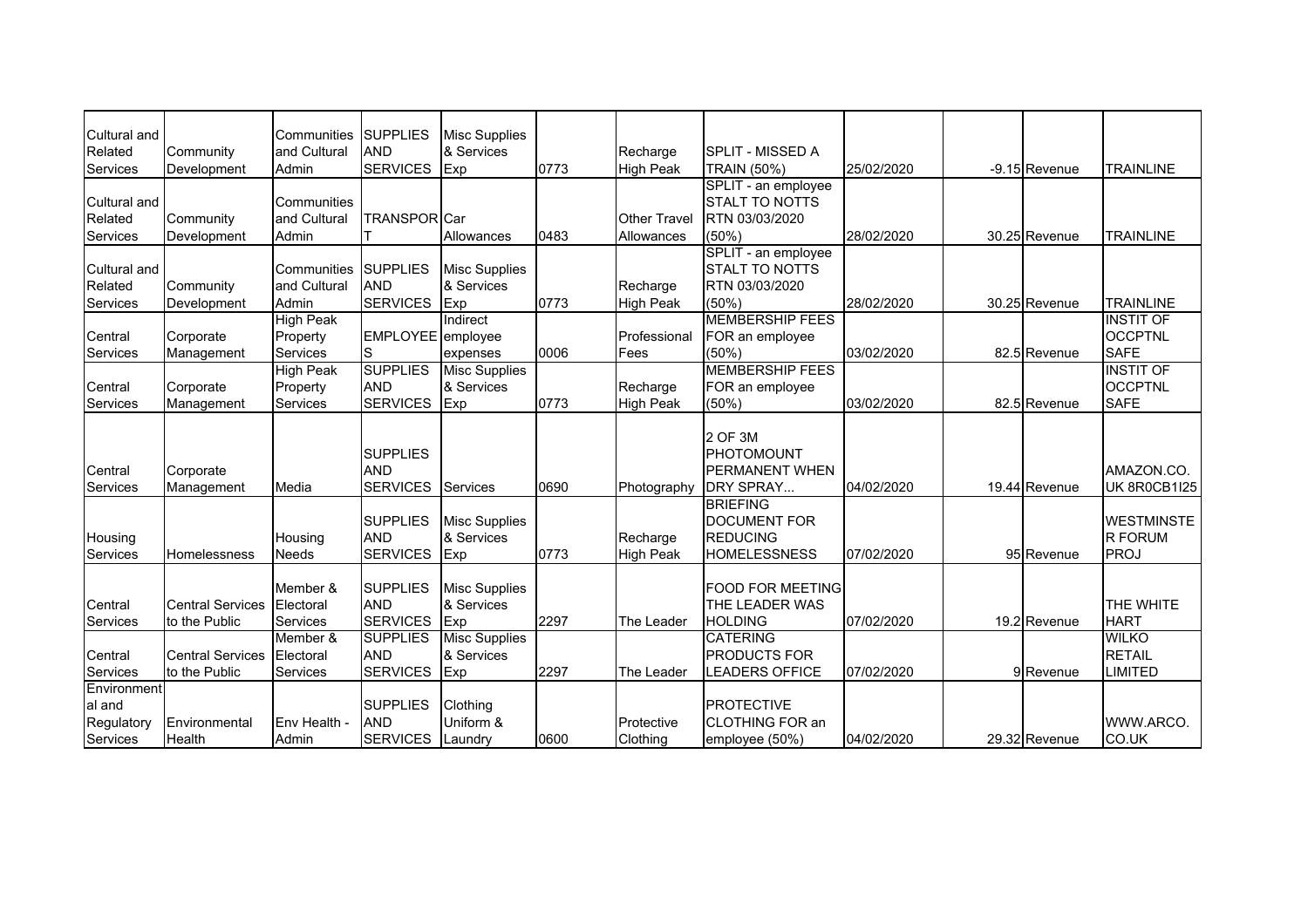| Environment |               |                    |                               |                      |      |                              |                                |            |                |                  |
|-------------|---------------|--------------------|-------------------------------|----------------------|------|------------------------------|--------------------------------|------------|----------------|------------------|
| al and      |               |                    | <b>SUPPLIES</b>               | <b>Misc Supplies</b> |      |                              | <b>PROTECTIVE</b>              |            |                |                  |
| Regulatory  | Environmental | Env Health -       | <b>AND</b>                    | & Services           |      | Recharge                     | <b>CLOTHING FOR an</b>         |            |                | WWW.ARCO.        |
| Services    | Health        | Admin              | <b>SERVICES</b>               | Exp                  | 0773 | <b>High Peak</b>             | employee (50%)                 | 04/02/2020 | 29.33 Revenue  | CO.UK            |
|             |               |                    |                               | Indirect             |      |                              | <b>MEMBERSHIP FEES</b>         |            |                |                  |
| Planning    | Development   | Development        | EMPLOYEE employee             |                      |      | Professional                 | FOR an employee                |            |                | ROYAL TOWN       |
| Services    | Control       | Control            | S                             | expenses             | 0006 | Fees                         | (50%)                          | 12/02/2020 | 157.5 Revenue  | <b>PLANNING</b>  |
|             |               |                    | <b>SUPPLIES</b>               | Misc Supplies        |      |                              | <b>MEMBERSHIP FEES</b>         |            |                |                  |
| Planning    | Development   | Development        | <b>AND</b>                    | & Services           |      | Recharge                     | FOR an employee                |            |                | ROYAL TOWN       |
| Services    | Control       | Control            | <b>SERVICES</b>               | Exp                  | 0773 | <b>High Peak</b>             | (50%                           | 12/02/2020 | 157.5 Revenue  | <b>PLANNING</b>  |
|             |               | Post Entry         |                               |                      |      |                              | <b>TRAIN TICKETS FOR</b>       |            |                |                  |
|             |               | and                |                               | Indirect             |      |                              | <b>EXHIBITION IN</b>           |            |                |                  |
| Central     | Corporate     | Corporate          | EMPLOYEE employee             |                      |      |                              | <b>LONDON 2</b>                |            |                |                  |
| Services    | Management    | Training           | S                             | expenses             | 0050 |                              | Staff Training employees (50%) | 20/02/2020 | 222.33 Revenue | <b>TRAINLINE</b> |
|             |               | Post Entry         |                               |                      |      |                              | <b>TRAIN TICKETS FOR</b>       |            |                |                  |
|             |               | and                | <b>SUPPLIES</b>               | <b>Misc Supplies</b> |      |                              | <b>EXHIBITION IN</b>           |            |                |                  |
| Central     | Corporate     | Corporate          | <b>AND</b>                    | & Services           |      | Recharge                     | <b>LONDON 2</b>                |            |                |                  |
| Services    | Management    | Training           | <b>SERVICES</b>               | Exp                  | 0773 | <b>High Peak</b>             | employees (50%)                | 20/02/2020 | 222.32 Revenue | <b>TRAINLINE</b> |
| Environment |               |                    |                               |                      |      |                              |                                |            |                |                  |
| al and      |               |                    | <b>SUPPLIES</b>               | Clothing             |      |                              |                                |            |                | <b>FOOD</b>      |
| Regulatory  | Environmental |                    | <b>AND</b>                    | Uniform &            |      | Protective                   | <b>DISINFECTANT</b>            |            |                | <b>SAFETY</b>    |
| Services    | Health        | <b>Food Safety</b> | <b>SERVICES</b>               | Laundry              | 0600 | Clothing                     | <b>WIPES (50%)</b>             | 28/02/2020 | 14.4 Revenue   | <b>DIRECT</b>    |
| Environment |               |                    |                               |                      |      |                              |                                |            |                |                  |
| al and      |               |                    | <b>SUPPLIES</b>               | <b>Misc Supplies</b> |      |                              |                                |            |                | FOOD             |
| Regulatory  | Environmental |                    | <b>AND</b>                    | & Services           |      | Recharge                     | <b>DISINFECTANT</b>            |            |                | <b>SAFETY</b>    |
| Services    | Health        | <b>Food Safety</b> | <b>SERVICES</b>               | Exp                  | 0773 | <b>High Peak</b>             | <b>WIPES (50%)</b>             | 28/02/2020 | 14.39 Revenue  | <b>DIRECT</b>    |
|             |               |                    | <b>SUPPLIES</b>               | <b>Misc Supplies</b> |      |                              |                                |            |                |                  |
|             |               |                    | <b>AND</b>                    |                      |      |                              | EBUYER - 50% HP                |            |                | EBUYER (UK)      |
| Central     | Corporate     |                    | <b>SERVICES</b>               | & Services           | 0773 | Recharge<br><b>High Peak</b> | (1360/0845) (32.71%)           | 07/02/2020 | 157.79 Revenue | LTD              |
| Services    | Management    | <b>IT Services</b> |                               | Exp                  |      |                              |                                |            |                |                  |
|             |               |                    | <b>SUPPLIES</b><br><b>AND</b> | Communicatio         |      |                              |                                |            |                |                  |
| Central     | Corporate     |                    |                               | ns &                 | 0845 | Hardware-                    | EBUYER - 50% SM                |            |                | EBUYER (UK)      |
| Services    | Management    | <b>IT Services</b> | <b>SERVICES</b>               | Computing            |      | Misc                         | (32.71%)                       | 07/02/2020 | 157.79 Revenue | LTD              |
|             |               |                    | <b>SUPPLIES</b><br><b>AND</b> | Communicatio         |      |                              |                                |            |                |                  |
| Central     | Corporate     |                    |                               | ns &                 |      | Hardware-                    | <b>EBUYER - 100% HP</b>        |            |                | EBUYER (UK)      |
| Services    | Management    | <b>IT Services</b> | <b>SERVICES</b>               | Computing            | 0845 | <b>Misc</b>                  | (34.58%)                       | 07/02/2020 | 166.81 Revenue | <b>LTD</b>       |
|             |               |                    | <b>SUPPLIES</b>               | <b>Misc Supplies</b> |      |                              |                                |            |                |                  |
| Central     | Corporate     |                    | <b>AND</b>                    | & Services           |      | Recharge                     | SPLIT - 50% HP                 |            |                | <b>TECHBUYER</b> |
| Services    | Management    | <b>IT Services</b> | <b>SERVICES</b>               | Exp                  | 0773 | <b>High Peak</b>             | (1360/0845) (50%)              | 18/02/2020 | 18.48 Revenue  | <b>LIMITED</b>   |
|             |               |                    | <b>SUPPLIES</b>               | Communicatio         |      |                              |                                |            |                |                  |
| Central     | Corporate     |                    | <b>AND</b>                    | ns &                 |      | Hardware-                    | <b>SPLIT - 50% SM</b>          |            |                | <b>TECHBUYER</b> |
| Services    | Management    | <b>IT Services</b> | <b>SERVICES</b>               | Computing            | 0845 | <b>Misc</b>                  | (50%)                          | 18/02/2020 | 18.49 Revenue  | <b>LIMITED</b>   |